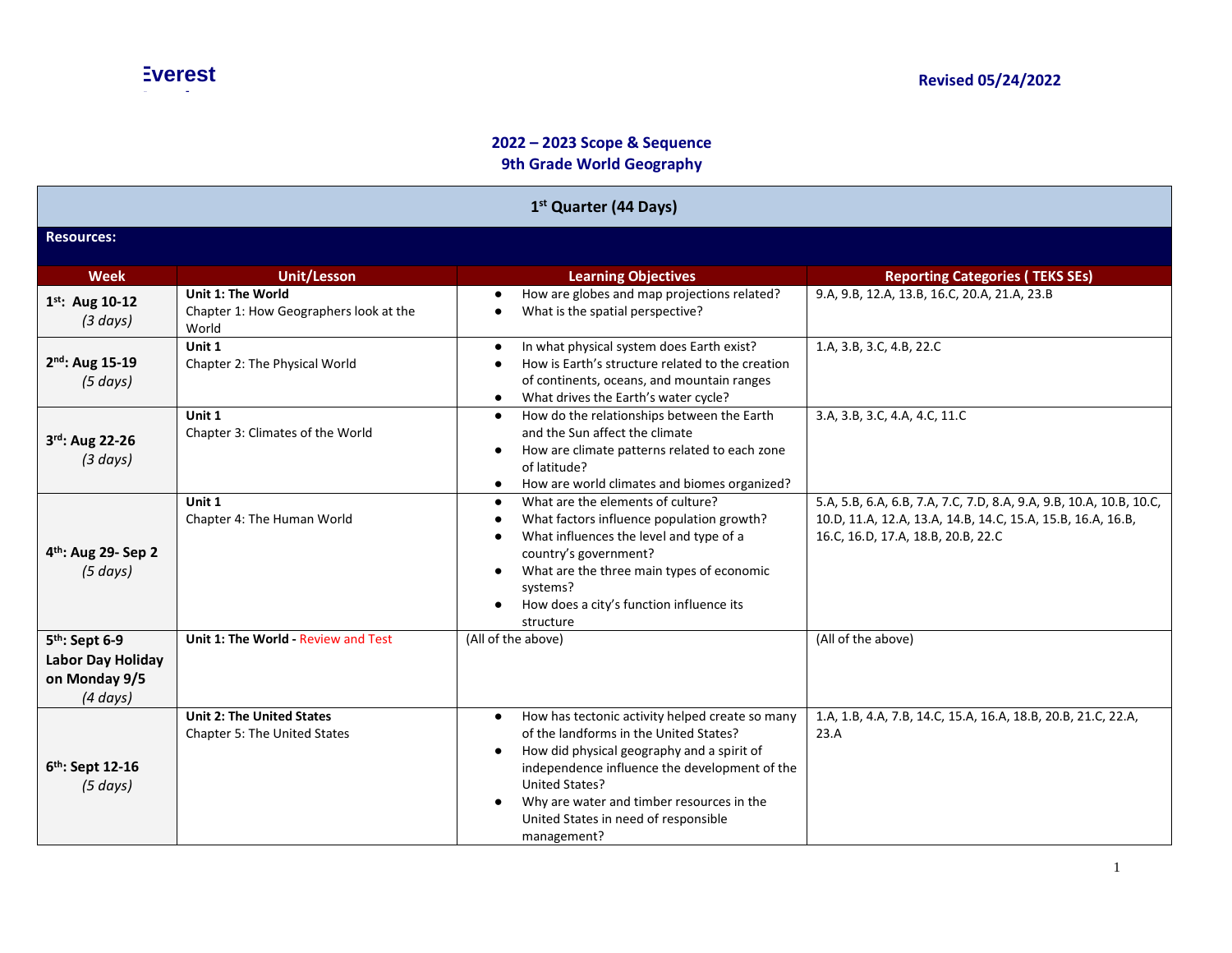|                                                                               | <b>Everest</b>                                         |                                                                                                                                                                                                                                                                                                                                                         |                                              |
|-------------------------------------------------------------------------------|--------------------------------------------------------|---------------------------------------------------------------------------------------------------------------------------------------------------------------------------------------------------------------------------------------------------------------------------------------------------------------------------------------------------------|----------------------------------------------|
|                                                                               |                                                        | 1 <sup>st</sup> Quarter (44 Days)                                                                                                                                                                                                                                                                                                                       |                                              |
| <b>Resources:</b>                                                             |                                                        |                                                                                                                                                                                                                                                                                                                                                         |                                              |
| <b>Week</b>                                                                   | <b>Unit/Lesson</b>                                     | <b>Learning Objectives</b>                                                                                                                                                                                                                                                                                                                              | <b>Reporting Categories (TEKS SEs)</b>       |
|                                                                               |                                                        | How have climate and natural resources<br>$\bullet$<br>affected human activities in Texas's plains<br>areas?<br>Which population and ethnic groups have<br>$\bullet$<br>influenced Texas?                                                                                                                                                               |                                              |
| 7 <sup>th</sup> : Sept 19-22<br><b>PD Day Friday</b><br>9/23<br>$(4 \, days)$ | Unit 2<br>Chapter 6: Canada                            | How do landforms link the geography of Canada<br>and the United States?<br>How did British and French cultures influence<br>$\bullet$<br>Canada's history?<br>How do economic activities in Canada put the<br>country's natural resources at risk?                                                                                                      | 6.B, 8.C, 11.C, 15.A, 15.B, 17.C, 17.D, 22.E |
| 8 <sup>th</sup> : Sept 26-30<br>$(5 \, days)$                                 | Unit 2: The United States - Review and Test            | (All of the above)                                                                                                                                                                                                                                                                                                                                      | (All of the above)                           |
| 9 <sup>th</sup> : Oct 3-7<br>$(5 \, days)$                                    | <b>Unit 3: Latin America</b><br>Chapter 7: Mexico      | Why is the Mexican Plateau considered the<br>$\bullet$<br>heartland of Mexico?<br>What influenced Mexico's political and social<br>$\bullet$<br>structures?<br>Why are Mexico's resources in jeopardy?<br>$\bullet$                                                                                                                                     | 2.A, 4.C, 5.A, 10.D, 16.D, 17.D, 22.B        |
| 10th: Oct 10-14<br>(5 days)                                                   | Unit 3<br>Chapter 8: Central America and the Caribbean | Why are the majority of Central America's<br>$\bullet$<br>people concentrated in the Central Highlands<br>How did Colonialism influence the history and<br>$\bullet$<br>government of Central America and the<br>Caribbean?<br>How do growing human needs affect resources<br>$\bullet$<br>and the environment in Central America and the<br>Caribbean? | 1.B, 4.A, 8.C, 11.C, 16.A, 18.A, 19.A, 23.B  |

| 2nd Quarter (45 Days)                 |                                    |                                                                                                                                                                                                        |                                                                   |  |
|---------------------------------------|------------------------------------|--------------------------------------------------------------------------------------------------------------------------------------------------------------------------------------------------------|-------------------------------------------------------------------|--|
| <b>Resources:</b>                     |                                    |                                                                                                                                                                                                        |                                                                   |  |
| <b>Week</b>                           | <b>Unit/Lesson</b>                 | <b>Learning Objectives</b>                                                                                                                                                                             | <b>Reporting Categories (TEKS SEs)</b>                            |  |
| $1^{st}$ : Oct 17-21<br>$(5 \, days)$ | Unit 3<br>Chapter 9: South America | How has South America's rugged landscape<br>both attracted and isolated people?<br>How have indigenous peoples and Europeans<br>contributed to the creation of modern<br>governments in South America? | 2.A, 4.A, 5.A, 6.A, 8.B, 12.B, 16.A, 16.D, 17.C, 21.C, 22.B, 23.A |  |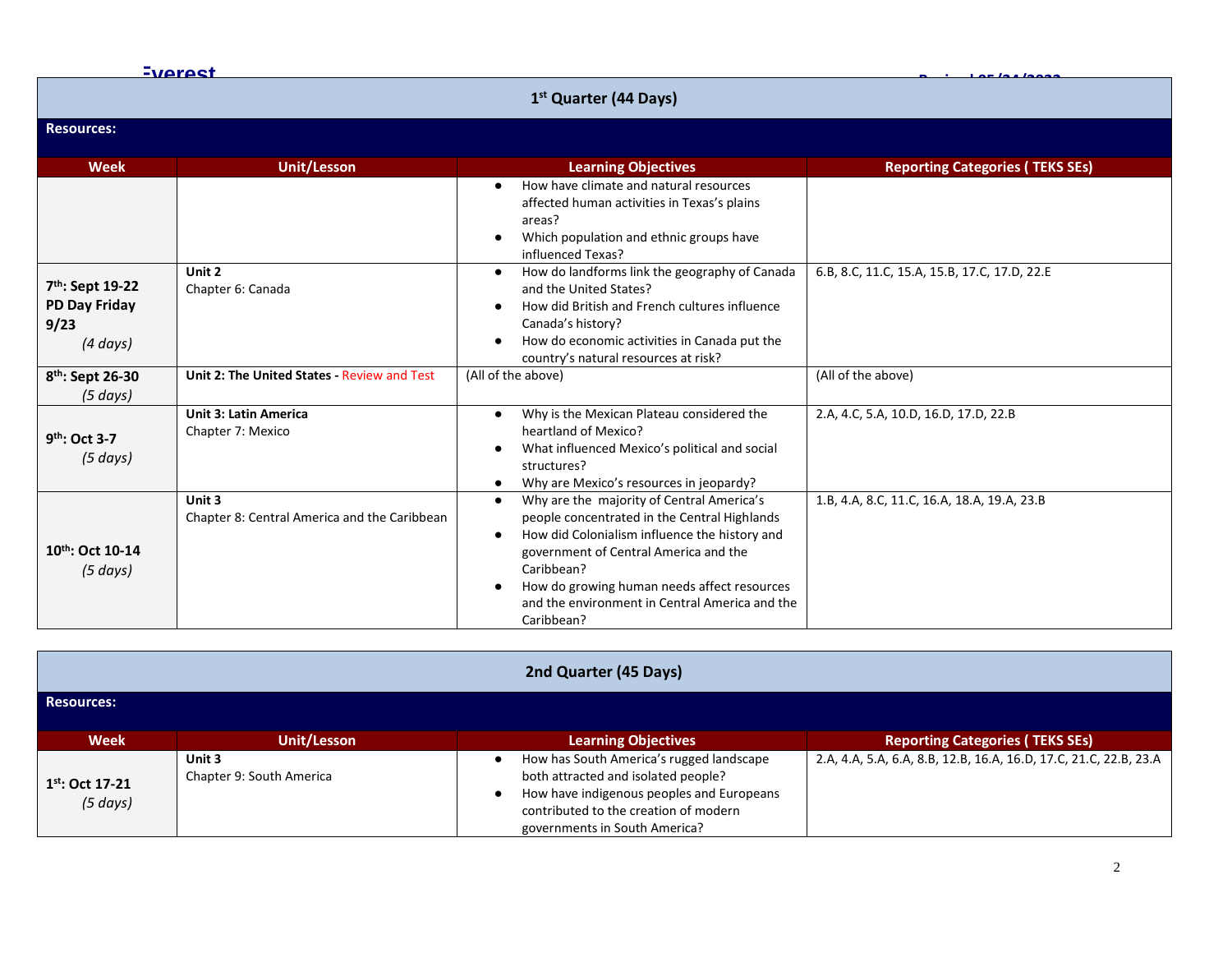|                                                          | <b>Everest</b>                                |                                                                                                                                                                                                                                                                                                                                 |                                                |  |  |  |
|----------------------------------------------------------|-----------------------------------------------|---------------------------------------------------------------------------------------------------------------------------------------------------------------------------------------------------------------------------------------------------------------------------------------------------------------------------------|------------------------------------------------|--|--|--|
|                                                          |                                               | 2nd Quarter (45 Days)                                                                                                                                                                                                                                                                                                           |                                                |  |  |  |
| <b>Resources:</b>                                        |                                               |                                                                                                                                                                                                                                                                                                                                 |                                                |  |  |  |
| <b>Week</b>                                              | <b>Unit/Lesson</b>                            | <b>Learning Objectives</b>                                                                                                                                                                                                                                                                                                      | <b>Reporting Categories (TEKS SEs)</b>         |  |  |  |
|                                                          |                                               | How has the management of forest and<br>$\bullet$<br>agricultural resources impacted the<br>environment in South America?                                                                                                                                                                                                       |                                                |  |  |  |
| 2nd: Oct 24-28<br>(5 days)                               | Unit 3: Latin America - Review and Test       | (All of the above)                                                                                                                                                                                                                                                                                                              | (All of the above)                             |  |  |  |
| $3rd$ : Nov 1-4<br>PT Conf Mon<br>10/31<br>$(4 \, days)$ | Unit 4: Europe<br>Chapter 10: Northern Europe | How did the last ice age impact the landforms of<br>$\bullet$<br>Northern Europe?<br>What influenced the creation of new social<br>classes and peaceful democracies in Northern<br>Europe?<br>Why are Northern Europe's waters and forests<br>in need of protection?                                                            | 1.A, 7.A, 8.A, 12.B, 17.A                      |  |  |  |
| $4th$ : Nov 5-9<br>$(5 \, days)$                         | Unit 4<br>Chapter 11: Northwestern Europe     | How did the Northern European Plain affect the<br>development of Europe?<br>How have new ideas influenced the<br>$\bullet$<br>development of governments and economies in<br>Northwestern Europe<br>How has modern development resulted in<br>$\bullet$<br>challenges to the management of resources in<br>Northwestern Europe? | 6.B, 7.A, 14.C, 16.A, 18.A, 21.C               |  |  |  |
| $5th$ : Nov 7-11<br>$(5 \, days)$                        | Unit 4<br>Chapter 12: Southern Europe         | What two types of physical features dominate<br>$\bullet$<br>Southern Europe's physical geography?<br>What characteristics of early civilizations are<br>$\bullet$<br>evident in Southern Europe Today?<br>What are the threats that require closer<br>$\bullet$<br>management of resources in Southern Europe?                 | 7.B, 14.A, 15.B, 22.A                          |  |  |  |
| $6th$ : Nov 14-18<br>$(2 \text{ days})$                  | Unit 4<br>Chapter 13: Eastern Europe          | How do mountains and plains define Eastern<br>$\bullet$<br>Europe?<br>How have political and ethnic struggles shaped<br>the Eastern Europe of today?<br>Why do forest resources in Eastern Europe need<br>$\bullet$<br>to be managed effectively?                                                                               | 2.B, 5.B, 14.C, 18.B, 22.D, 23.A               |  |  |  |
| 7th: Nov 21-25<br><b>Thanksgiving</b><br>$(0 \, days)$   | <b>Thanksgiving Holiday</b>                   |                                                                                                                                                                                                                                                                                                                                 |                                                |  |  |  |
| 8 <sup>th</sup> : Nov 28-Dec 2<br>(5 days)               | Unit 4<br>Chapter 14: The Russian Core        | How do interconnected mountain ranges and<br>$\bullet$<br>plains shape human activities in the Russian<br>Core?                                                                                                                                                                                                                 | 11.C, 14.C, 16.B, 19.C, 20.B, 21.C, 22.E, 23.A |  |  |  |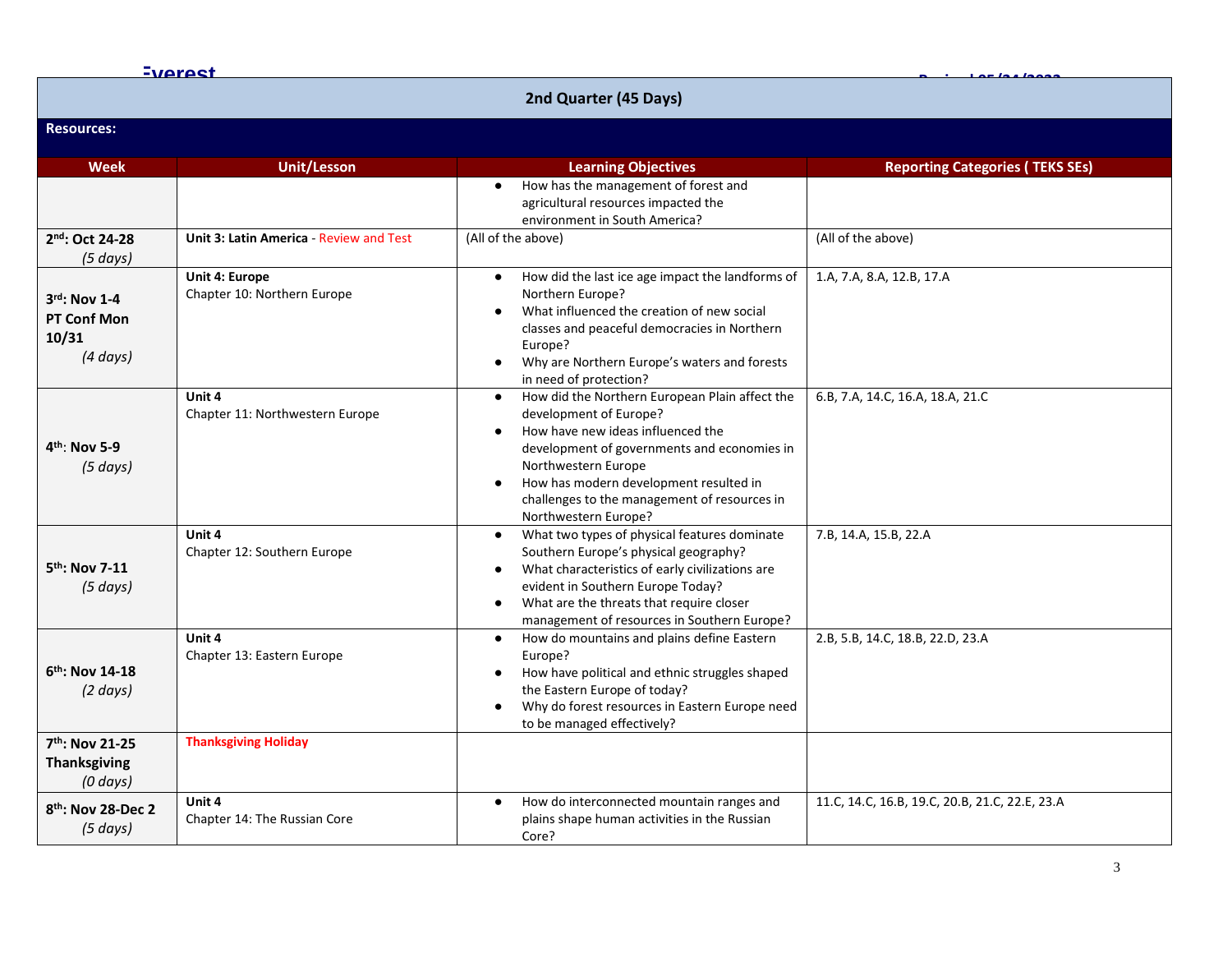|                                   | <b>Everest</b>                                                                               |                                                                                                                                                                                                                                                                                         |                                        |
|-----------------------------------|----------------------------------------------------------------------------------------------|-----------------------------------------------------------------------------------------------------------------------------------------------------------------------------------------------------------------------------------------------------------------------------------------|----------------------------------------|
|                                   |                                                                                              | 2nd Quarter (45 Days)                                                                                                                                                                                                                                                                   |                                        |
| <b>Resources:</b>                 |                                                                                              |                                                                                                                                                                                                                                                                                         |                                        |
| Week                              | Unit/Lesson                                                                                  | <b>Learning Objectives</b>                                                                                                                                                                                                                                                              | <b>Reporting Categories (TEKS SEs)</b> |
|                                   |                                                                                              | How have the Russian Core's historical roots<br>٠<br>and modern ideas influenced the history and<br>government of the region?<br>How do economic development and<br>٠<br>environmental protection cause conflict in the<br><b>Russian Core?</b>                                         |                                        |
| $9th$ : Dec 5-9<br>(5 days)       | Unit 4: Europe - Review and Test                                                             | (All of the above)                                                                                                                                                                                                                                                                      | (All of the above)                     |
| $10^{th}$ : Dec 12-16<br>(5 days) | Unit 5: North Africa, Southwest Asia, and<br><b>Central Asia</b><br>Chapter 15: North Africa | What physical process is responsible for shaping<br>the landscape in North Africa?<br>How have the Sahara, the Nile River Valley, and<br>multiple invasions influenced the history and<br>government of North Africa?<br>Why are the water resources in such demand in<br>North Africa? | 2.A, 8.C, 12.B, 14.A, 15.B, 19.C, 23.A |

| 3rd Quarter (42 Days)                                  |                                                 |                                                                                                                                                                                                                                                                          |                                                                                   |  |
|--------------------------------------------------------|-------------------------------------------------|--------------------------------------------------------------------------------------------------------------------------------------------------------------------------------------------------------------------------------------------------------------------------|-----------------------------------------------------------------------------------|--|
| <b>Resources:</b>                                      |                                                 |                                                                                                                                                                                                                                                                          |                                                                                   |  |
| <b>Week</b>                                            | Unit/Lesson                                     | <b>Learning Objectives</b>                                                                                                                                                                                                                                               | <b>Reporting Categories (TEKS SEs)</b>                                            |  |
| $1^{st}$ : Jan 4-6<br>Tues 1/3 PD Day<br>(3 days)      | Unit 5<br>Chapter 16: The Eastern Mediterranean | How have physical features affected the human<br>geography of the Eastern Mediterranean?<br>How have Judaism, Christianity, and Islam<br>shaped the politics and culture of the Eastern<br>Mediterranean?<br>What resources are at risk in the Eastern<br>Mediterranean? | 1.A, 5.A, 7.B, 8.B, 11.B, 12.A, 14.A, 15.A, 16.B, 17.A, 17.B,<br>19.B, 21.A, 21.C |  |
| $2nd$ : Jan 9-13<br>$(5 \text{ days})$                 | Unit 5<br>Chapter 17: The Northeast             | What features dominate the physical geography<br>$\bullet$<br>of the Northeast?<br>How have ancient civilizations and the discovery<br>of oil impacted the Northeast?<br>How and why are water resources at risk in the<br>Northeast?                                    | 1.A, 11.C, 12.A, 14.C, 17.B, 17.C, 17.D, 18.A, 18.B, 21.B, 22.D,<br>23.A          |  |
| $3^{rd}$ : Jan 16-20<br><b>Mon 1/16 MLK</b><br>Holiday | Unit 5<br>Chapter 18: The Arabian Peninsula     | What are the major physical characteristics of<br>$\bullet$<br>the Arabian Peninsula?                                                                                                                                                                                    | 6.A, 7.A, 11.C, 12.A, 6.B, 17.C, 19.B, 21.C, 22.D                                 |  |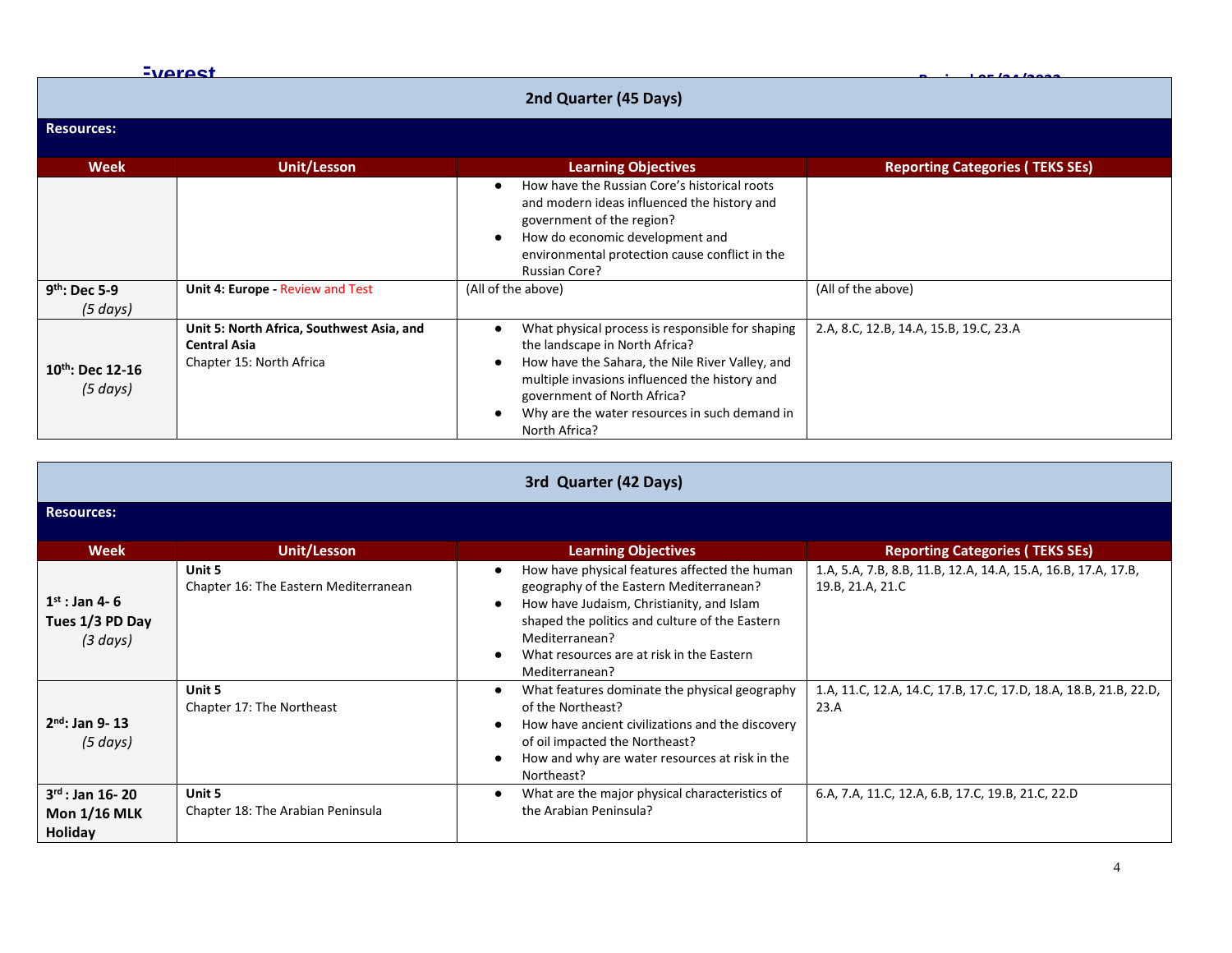| <b>Everest</b>                                                       |                                                                                    |                                                                                                                                                                                                                                                                    |                                                                                     |  |  |
|----------------------------------------------------------------------|------------------------------------------------------------------------------------|--------------------------------------------------------------------------------------------------------------------------------------------------------------------------------------------------------------------------------------------------------------------|-------------------------------------------------------------------------------------|--|--|
| 3rd Quarter (42 Days)                                                |                                                                                    |                                                                                                                                                                                                                                                                    |                                                                                     |  |  |
| <b>Resources:</b>                                                    |                                                                                    |                                                                                                                                                                                                                                                                    |                                                                                     |  |  |
| <b>Week</b>                                                          | <b>Unit/Lesson</b>                                                                 | <b>Learning Objectives</b>                                                                                                                                                                                                                                         | <b>Reporting Categories (TEKS SEs)</b>                                              |  |  |
| $(4 \, days)$                                                        |                                                                                    | How did history, culture, and geography help<br>influence the types of governments in the<br>Arabian Peninsula?<br>How has the extraction of petroleum resources<br>impacted the environment of the Arabian<br>Peninsula?                                          |                                                                                     |  |  |
| $4th$ : Jan 23-27<br>$(5 \, days)$                                   | 100 Days of School<br>Unit 5<br>Chapter 19: Central Asia                           | What are the major landforms of Central Asia?<br>$\bullet$<br>How have the countries of Central Asia been<br>$\bullet$<br>governed over the centuries?<br>How do the people and governments manage<br>$\bullet$<br>the natural resources of Central Asia?          | 12.A, 12.B, 18.A                                                                    |  |  |
| 5 <sup>th</sup> : Jan 30 - Feb 3<br>(5 days)                         | Unit 5: North Africa, Southwest Asia, and<br><b>Central Asia - Review and Test</b> | (All of the above)                                                                                                                                                                                                                                                 | (All of the above)                                                                  |  |  |
| $6th$ : Feb 6-10<br>$(5 \, days)$                                    | Unit 6: Africa South of the Sahara<br>Chapter 20: The Transition Zone              | What is the Transition Zone?<br>$\bullet$<br>What factors influenced the formation of the<br>$\bullet$<br>counties of the Transition Zone?<br>What water challenges do people of the Sahel<br>$\bullet$<br>face?                                                   | 5.A, 7.A, 10.C, 11.B< 14.A< 14.C, 16.A, 16.C, 17.B, 18.B, 18.C,<br>22.A, 22.B, 22.E |  |  |
| $7th$ : Feb 13-17<br>$(4 \, days)$                                   | Unit 6<br>Chapter 21: East Africa                                                  | What physical features are part of the diverse<br>$\bullet$<br>landscape of East Africa?<br>What cultures have influenced life in East<br>$\bullet$<br>Africa?<br>What makes effective resources management in<br>$\bullet$<br>East Africa especially challenging? | 8.A, 8.B, 14.C, 15.A, 17.D 18.A, 18.B, 19.A, 19.C, 20.B, 22.A,<br>23.A, 23.B        |  |  |
| $8th$ : Feb 20-24<br>Mon 2/20 District<br><b>PD</b><br>$(4 \, days)$ | Unit 6<br>Chapter 22: West Africa                                                  | What landforms dominate the West African<br>$\bullet$<br>landscape?<br>How does the legacy of colonialism affect<br>governments in West Africa today?<br>What challenges resources management in<br>West Africa?                                                   | 7.A, 7.B, 19.C                                                                      |  |  |
| $9th$ : Feb 27 – Mar3<br>$(5 \text{ days})$                          | Unit 6<br>Chapter 23: Equatorial Africa                                            | What huge landform covers most of Equatorial<br>$\bullet$<br>Africa<br>What challenges does democracy face in<br>$\bullet$<br><b>Equatorial Africa?</b><br>What makes managing resources in Equatorial<br>Africa especially challenging?                           | 16.D, 20.B, 21.C                                                                    |  |  |
| 10th: 1st: Mar 6-10<br>(5 days)                                      | Unit 6<br>Chapter 24: Southern Africa                                              | What is the most dominant physical feature of<br>Southern Africa?                                                                                                                                                                                                  | 8.C, 12.B, 14.A, 15.A, 22.D                                                         |  |  |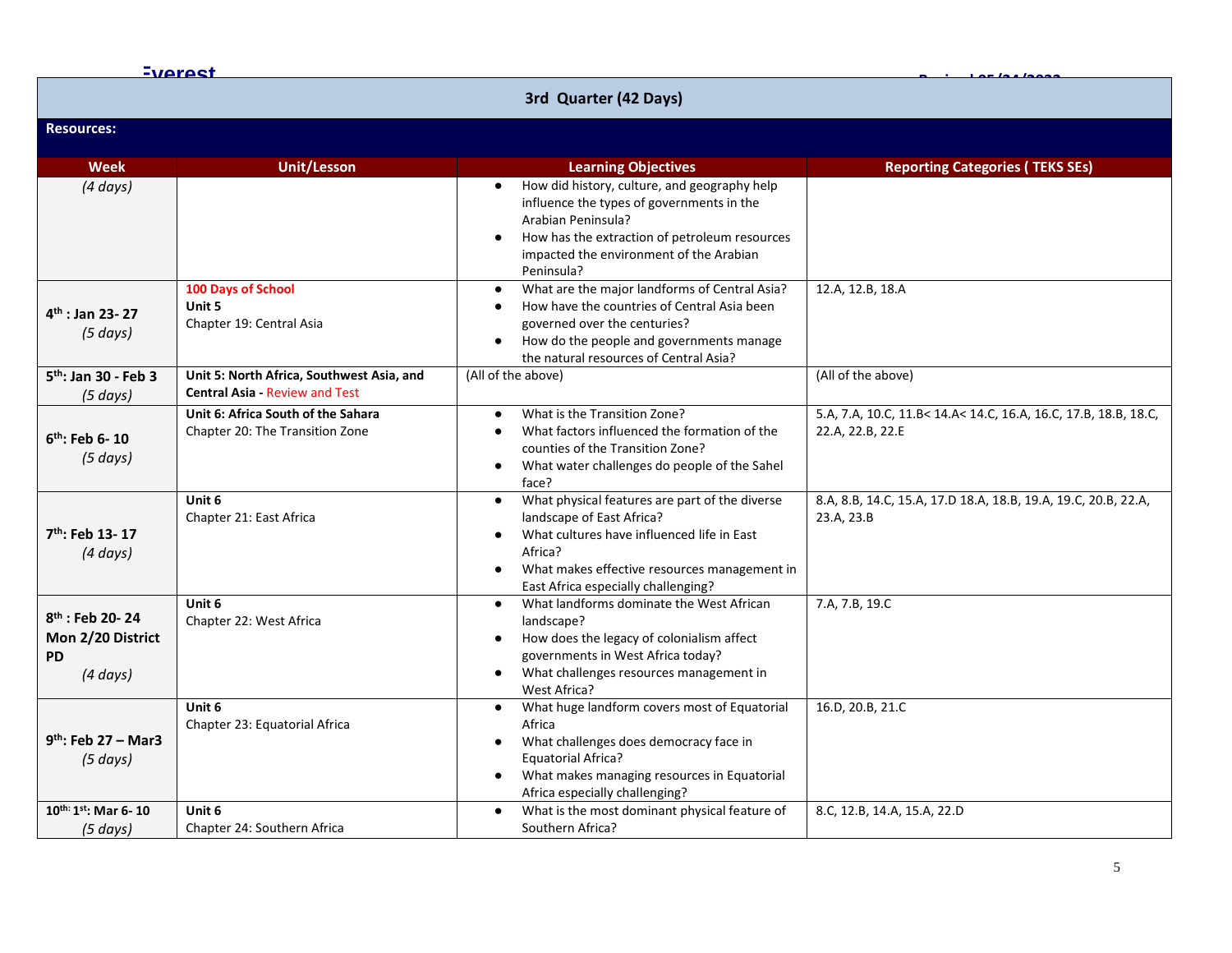|                   | Everest               |                                                | Los los logos                          |  |  |
|-------------------|-----------------------|------------------------------------------------|----------------------------------------|--|--|
|                   | 3rd Quarter (42 Days) |                                                |                                        |  |  |
| <b>Resources:</b> |                       |                                                |                                        |  |  |
|                   |                       |                                                |                                        |  |  |
| <b>Week</b>       | <b>Unit/Lesson</b>    | <b>Learning Objectives</b>                     | <b>Reporting Categories (TEKS SEs)</b> |  |  |
|                   |                       | What cultures have influenced life in Southern |                                        |  |  |
|                   |                       | Africa?                                        |                                        |  |  |
|                   |                       | Why are many resources in Southern Africa not  |                                        |  |  |
|                   |                       | managed closely?                               |                                        |  |  |

| 4th Quarter (49 Days)                                               |                                                                            |                                                                                                                                                                                                                                                                                                                                                                                                                                     |                                                                                               |  |  |
|---------------------------------------------------------------------|----------------------------------------------------------------------------|-------------------------------------------------------------------------------------------------------------------------------------------------------------------------------------------------------------------------------------------------------------------------------------------------------------------------------------------------------------------------------------------------------------------------------------|-----------------------------------------------------------------------------------------------|--|--|
| <b>Resources:</b>                                                   |                                                                            |                                                                                                                                                                                                                                                                                                                                                                                                                                     |                                                                                               |  |  |
| <b>Week</b>                                                         | <b>Unit/Lesson</b>                                                         | <b>Learning Objectives</b>                                                                                                                                                                                                                                                                                                                                                                                                          | <b>Reporting Categories (TEKS SEs)</b>                                                        |  |  |
|                                                                     | <b>Spring Break</b>                                                        |                                                                                                                                                                                                                                                                                                                                                                                                                                     |                                                                                               |  |  |
| 1st: Mar 20-24<br>3/23 Ramadan<br><b>Begins</b><br>$(5 \, days)$    | Unit 6: Africa South of the Sahara - Review<br>and Test                    | (All of the above)                                                                                                                                                                                                                                                                                                                                                                                                                  | (All of the above)                                                                            |  |  |
| 2nd: Mar 27 - 31<br>$(5 \text{ days})$                              | Unit 7: South Asia<br>Chapter 25 and 26: India, Pakistan and<br>Bangladesh | Why is the Gangetic Plain important?<br>$\bullet$<br>How did modern India gain independence?<br>$\bullet$<br>Why are many resources in India not managed<br>closely?<br>How do landforms in Pakistan and Bangladesh<br>٠<br>affect human activities?<br>How did contemporary Pakistan and Bangladesh<br>$\bullet$<br>form?<br>Why has sustainable development been given a<br>$\bullet$<br>low priority in Pakistan and Bangladesh? | 7.A, 7.B, 8.A, 8.C, 11.B, 14.C, 16.D, 17.B, 17.C, 18.D, 19.A,<br>19.C, 22.B, 22.D, 23.A, 23.B |  |  |
| 3rd: Apr 3-7<br>$(5 \text{ days})$                                  | Unit 7<br>Chapter 27: Bhutan, Maldives, Nepal, and Sri<br>Lanka            | What landforms help shape life in Bhutan,<br>$\bullet$<br>Maldives, Nepal, and Sri Lanka?<br>What factors influenced the present-day<br>$\bullet$<br>governments of Bhutan, Maldives, Nepal, and<br>Sri Lanka?<br>Why has sustainable development been given a<br>low priority in the subregion?                                                                                                                                    | 8.C, 17.B, 23.A                                                                               |  |  |
| 4th: Apr 10-14<br>Fri 4/14 Ramadan<br>break starts<br>$(4 \, days)$ | Unit 7: South Asia - Review and Test                                       | (All of the above)                                                                                                                                                                                                                                                                                                                                                                                                                  | (All of above)                                                                                |  |  |
| 5th: April 17-21                                                    | <b>EID BREAK</b>                                                           |                                                                                                                                                                                                                                                                                                                                                                                                                                     |                                                                                               |  |  |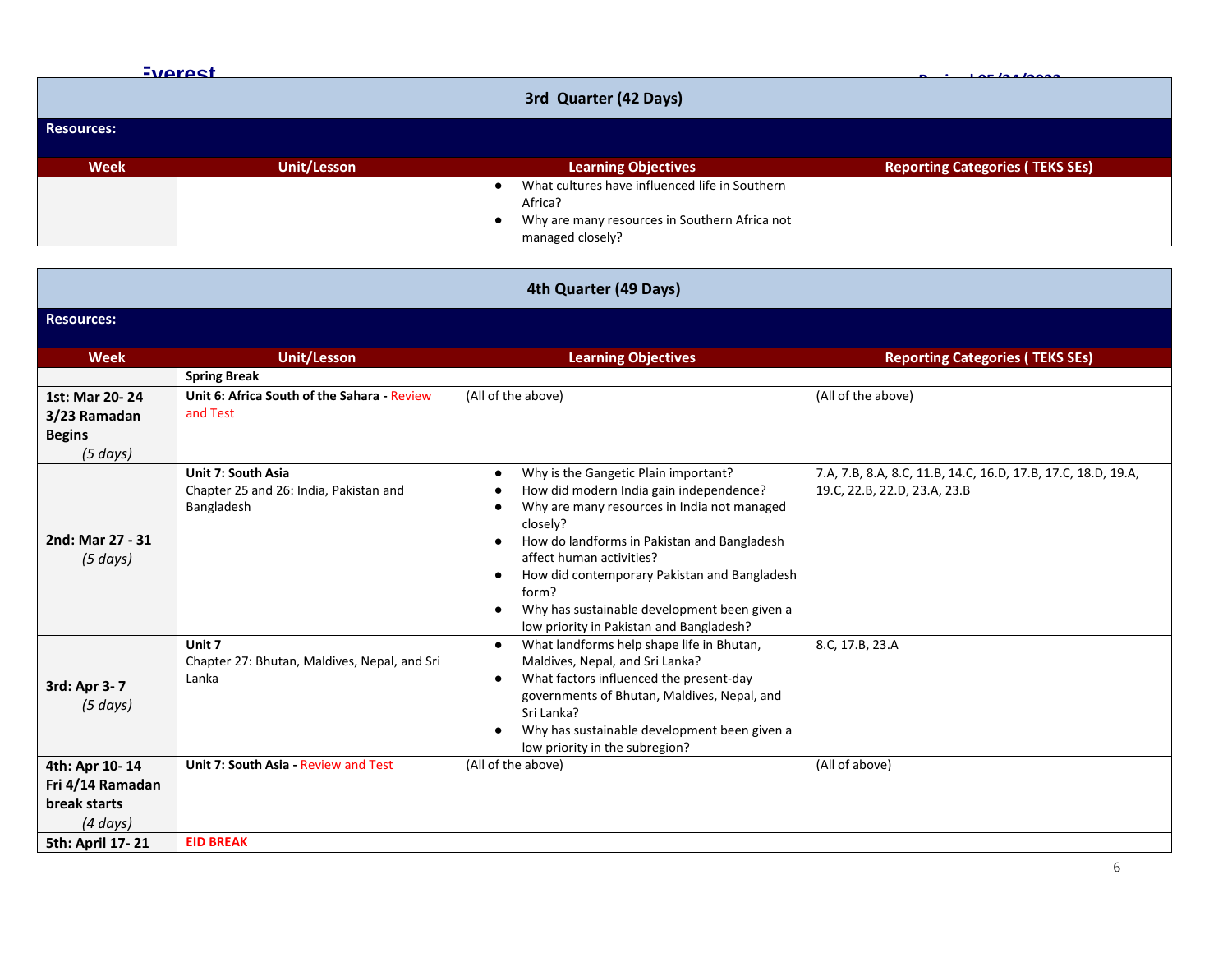|                                             | <b>Everest</b>                                                                                                                                      |                                                                                                                                                                                                                                                                                                                                                                                                                                                                                                                                                                                                                                                                                 |                                                                                                                                      |  |  |
|---------------------------------------------|-----------------------------------------------------------------------------------------------------------------------------------------------------|---------------------------------------------------------------------------------------------------------------------------------------------------------------------------------------------------------------------------------------------------------------------------------------------------------------------------------------------------------------------------------------------------------------------------------------------------------------------------------------------------------------------------------------------------------------------------------------------------------------------------------------------------------------------------------|--------------------------------------------------------------------------------------------------------------------------------------|--|--|
| 4th Quarter (49 Days)                       |                                                                                                                                                     |                                                                                                                                                                                                                                                                                                                                                                                                                                                                                                                                                                                                                                                                                 |                                                                                                                                      |  |  |
| <b>Resources:</b>                           |                                                                                                                                                     |                                                                                                                                                                                                                                                                                                                                                                                                                                                                                                                                                                                                                                                                                 |                                                                                                                                      |  |  |
| <b>Week</b>                                 | <b>Unit/Lesson</b>                                                                                                                                  | <b>Learning Objectives</b>                                                                                                                                                                                                                                                                                                                                                                                                                                                                                                                                                                                                                                                      | <b>Reporting Categories (TEKS SEs)</b>                                                                                               |  |  |
| Ramadan / Eid<br><b>Break</b><br>$(0$ days) |                                                                                                                                                     |                                                                                                                                                                                                                                                                                                                                                                                                                                                                                                                                                                                                                                                                                 |                                                                                                                                      |  |  |
| 6th: Apr 24-28<br>(5 days)                  | <b>Unit 8: East Asia</b><br>Chapter 28 and 29: China and Mongolia and<br>Japan<br><b>STAAR</b><br>Unit 8<br>Chapter 30: North Korea and South Korea | What physical features dominate China and<br>$\bullet$<br>Mongolia, and how have they affected human<br>geography?<br>What influence did ancient Chinese history have<br>$\bullet$<br>on government, culture, and daily life in modern<br>times?<br>How do China and Mongolia use fossil fuels and<br>$\bullet$<br>energy sources?<br>How has volcanic activity changed the land?<br>٠<br>How do ancient and modern traditions<br>$\bullet$<br>influence life in Japan?<br>What resources are at risk in Japan?<br>$\bullet$<br>How does the land of the Korean Peninsula<br>$\bullet$<br>change from north to south?<br>How has the decision to divide the Korean<br>$\bullet$ | 1.B, 4.A, 5.A, 7.A, 7.D, 8.B, 10.D, 11.B, 12.B, 14.C, 18.A, 18.D,<br>19.C, 23.A, 23.B, 23.C<br>6.A, 10.B, 18.A, 18.D, 23.A           |  |  |
| 7th: May 1-5<br>(5 days)                    |                                                                                                                                                     | Peninsula into North Korea and South Korea<br>affected the development of each country?<br>What resources are at risk on the Korean<br>$\bullet$<br>Peninsula?                                                                                                                                                                                                                                                                                                                                                                                                                                                                                                                  |                                                                                                                                      |  |  |
| 8th: May 8-12                               | <b>STAAR</b>                                                                                                                                        | (All of the above)                                                                                                                                                                                                                                                                                                                                                                                                                                                                                                                                                                                                                                                              | (All of the above)                                                                                                                   |  |  |
| (5 days)                                    | Unit 8: East Asia - Review and Test                                                                                                                 |                                                                                                                                                                                                                                                                                                                                                                                                                                                                                                                                                                                                                                                                                 |                                                                                                                                      |  |  |
| 9th May 15-19<br>(5 days)                   | Unit 9: Southeast Asia and Pacific World<br>Chapter 31 - 33: Southeast Asia, Australia,<br>New Zealand, and Oceania                                 | What are the major physical characteristics of<br>$\bullet$<br>Southeast Asia?<br>How have conflicts between powerful neighbors<br>$\bullet$<br>affected the history of Southeast Asia?<br>How has the management of natural resources<br>$\bullet$<br>impacted the environment in Southeast Asia?<br>How do the landforms of Australia and New<br>$\bullet$<br>Zealand influence the economy of these<br>countries?<br>How did migration and geography influence the<br>history and governments of Australia and New<br>Zealand?<br>What environmental impact did European<br>$\bullet$<br>practice of land management have in Australia<br>and New Zealand?                   | 1.A, 2.B, 7.B, 8.B, 10.C, 10.D, 12.A, 12.B, 13.B, 14.C, 15.A,<br>16.A, 17.C, 18.A, 18.C, 19.C, 21.A, 22.B, 22.D, 22.E, 23.A,<br>23.C |  |  |